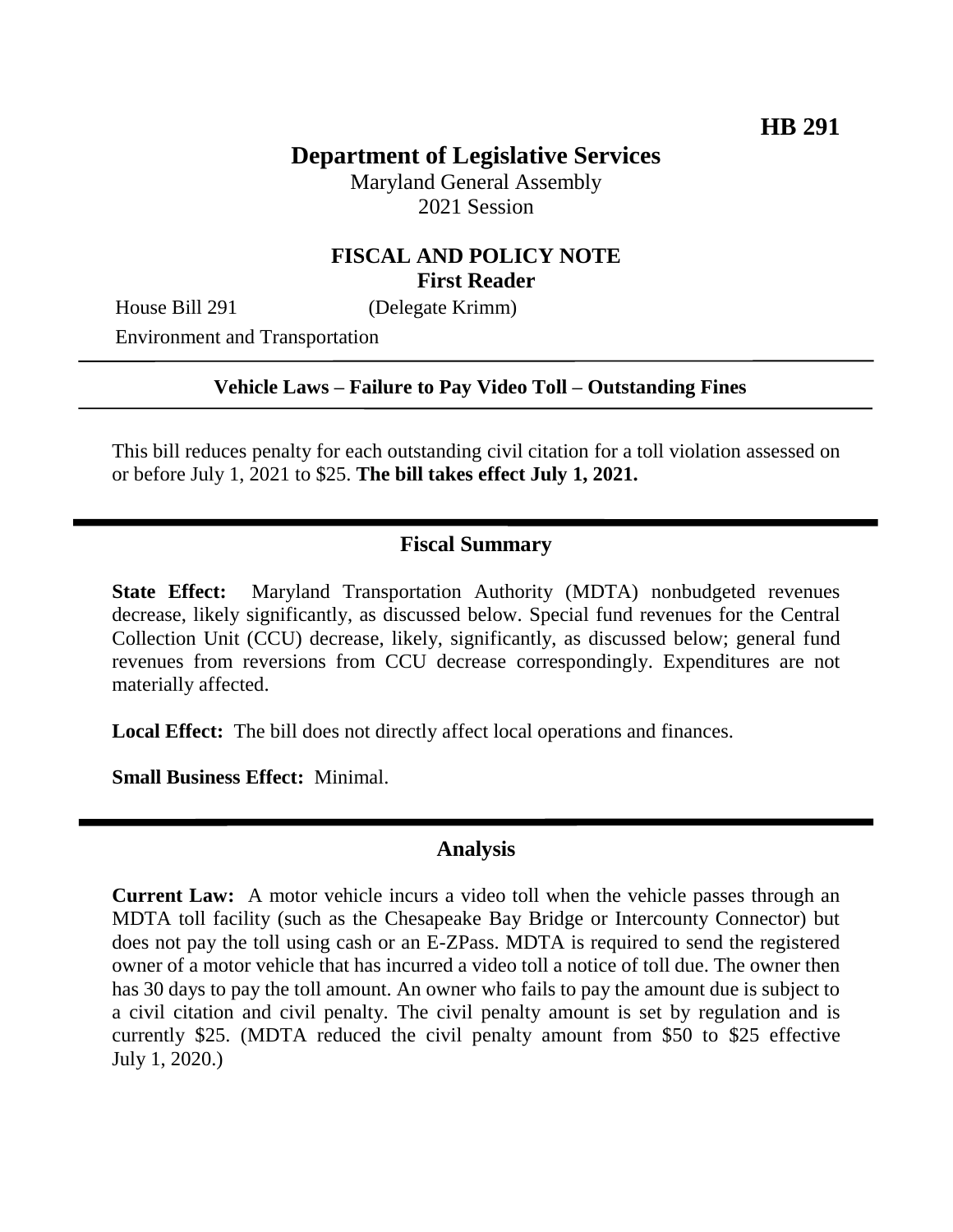A person who receives an MDTA citation for failure to pay a toll (a toll violation) must either pay the toll and penalty in the allotted timeframe or elect to go to court. If a person fails to elect to stand trial or pay the prescribed video toll and civil penalty, is adjudicated to be liable after trial, or fails to appear at a trial after having elected to stand trial, MDTA may (1) collect the video toll and the civil penalty by any means of collection as provided by law and (2) notify MVA. MDTA may waive any portion of a video toll due or civil penalty assessed for a toll violation until the debt is referred to CCU.

## **State Revenues:**

## *Maryland Transportation Authority*

MDTA advises that it currently has \$324 million in outstanding toll violation civil penalty debt affected by the bill (from violations prior to the recent reduction in the civil penalty), much of which is from out-of-state drivers. The bill's reduction of the civil penalty from \$50 to \$25 for each of these toll violations decreases MDTA's outstanding debt, which are potential revenues, by \$162 million.

The precise impact of the bill on MDTA's revenues cannot be reliably estimated, as it depends on various unknowable factors, including how much, if any, of the outstanding debt MDTA and CCU will be able to collect under the bill at the reduced penalty and how much, if any, of the outstanding debt could be collected absent the bill. Even so, the net effect of the bill is likely to be a significant decrease in MDTA's nonbudgeted revenues due to the magnitude of the debt that is being forgiven.

### *Central Collection Unit*

MDTA is required to send its delinquent toll and penalty debt to CCU for collection and, therefore, CCU is likely to be referred additional debts by MDTA depending on the bill's effect on its collection rate. In addition, CCU recovers its operating expenses by assessing and collecting a 17% fee in addition to and for the debts that it is assigned. In reducing MDTA's outstanding debt by \$162 million, the revenue that CCU could collect on that debt is reduced by \$27.5 million, as well. However, for the same reasons discussed above, a precise impact of the bill on CCU's special fund revenues cannot be reliably estimated; however, due to the magnitude of the debt that is being forgiven, the net effect is likely a significant decrease in revenues.

In addition, any special fund balance for CCU in excess of 15% of the unit's actual operating expenses reverts to the general fund. Therefore, general fund revenues decrease correspondingly; however, the precise impact cannot be reliably estimated.